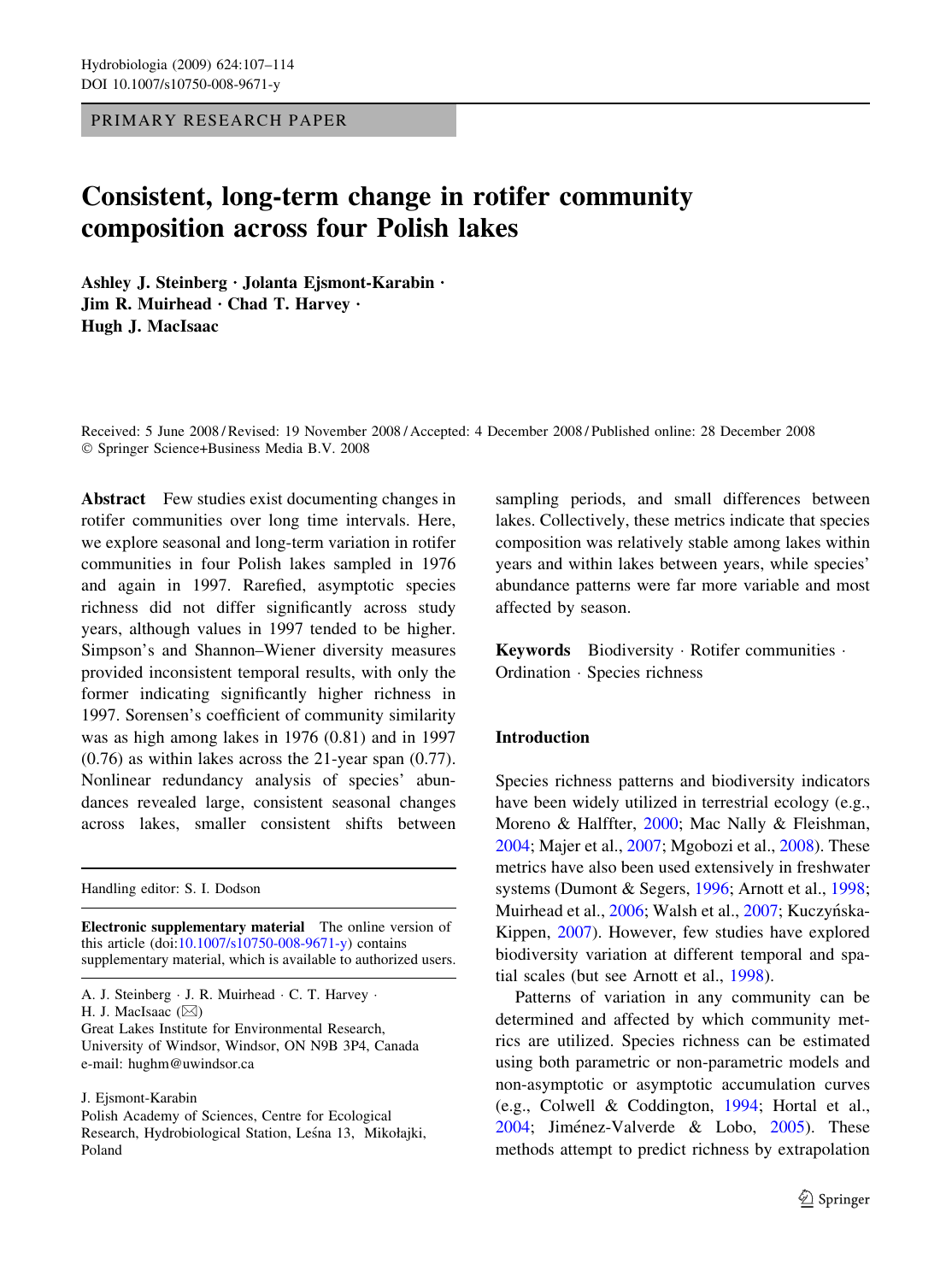| Lake         | Depth $(m)$ |         | Area (ha) | Description                 |  |
|--------------|-------------|---------|-----------|-----------------------------|--|
|              | Mean        | Maximum |           |                             |  |
| Majcz Wielki | 6.0         | 16.4    | 164       | Dimictic, mesotrophic       |  |
| Inulec       | 4.6         | 10.2    | 178       | Often stratified, eutrophic |  |
| Głębokie     | 11.8        | 34.3    | 47        | Dimictic, meso-eutrophic    |  |
| Zełważek     | 3.7         | 7.4     | 12        | Polymictic, hypertrophic    |  |

Table 1 Study lake characteristics and trophic description, recorded by Ejsmont-Karabin et al. [\(2004](#page-6-0))

from sample-based rarefaction curves (Colwell et al., [2004;](#page-6-0) Hortal et al., [2006\)](#page-6-0). Two non-parametric estimators, Chao2 and Jackknife2, work best at small spatial scales, thereby decreasing the likelihood of underestimating species richness (Hortal et al., [2006](#page-6-0)). These estimators project only the expected total number of species, and do not consider relative abundance within communities or temporal shifts in species identities within communities. Patterns of relative abundance (dominance) are typically assessed separately using metrics such as Simpson's Index of Diversity or the Shannon–Wiener Index (see Krebs, [1999](#page-6-0)).

A number of metrics are also available to compare the similarity of community composition between systems or temporally within systems. Similarity indices consider joint occurrences, discrete occurrences, and joint species absences to determine a coefficient of species overlap between two communities. Sorensen's coefficient weighs matches in species composition between two samples more heavily than mismatches (Krebs, [1999\)](#page-6-0). One may also assess similarity in community composition over space or time using multivariate techniques including nonlinear Redundancy Analysis (RDA). This technique may utilize either species presence/absence or species abundance data.

In this study, we assess among (4 lakes) and within (temporal) lake variation in rotifer species richness and community similarity using a variety of biodiversity measures. Temporal analyses considered both seasonal and long-term (21-year span) variation in community composition with the goal to determine significant and consistent patterns of change occurred in rotifer communities. Study sites were located in four lakes in the Masurian lake region of north-east Poland. This is a well-studied region of the Jorka River watershed that is variable in both lake characteristics and anthropogenic stressors (e.g., Węgleńska et al., [1983](#page-7-0); Ejsmont-Karabin & Kruk, [1998](#page-6-0); Ejsmont-Karabin et al., [2004](#page-6-0)). Our particular study lakes include Majcz Wielki, Inulec, Głębokie, and Zełwążek, which span a range of depth, mixing and trophic states (Table 1). We utilize a combination of biodiversity measures to explore seasonal, long-term and between lake variation in rotifer community composition to determine the most accurate assessment of change in our study system.

# Methods

Zooplankton samples were collected approximately every 4 weeks at the deepest area (i.e., pelagic habitat) in each of our four study lakes. Samples were collected from March through November in 1976, and from April through November in 1997. In each case and for each lake, rotifer samples were collected with a 5-l sampler at 1-m depth intervals. These samples were then concentrated using a 30-*l*m mesh plankton net and preserved with Lugol's solution and then 4% formalin (Węglen´ska et al., [1983;](#page-7-0) Ejsmont-Karabin et al., [2004\)](#page-6-0). Rotifers were identified and counted in five subsamples, encompassing 25% of the entire sample. At least 2,000 individuals were identified in each sample, which is about six times higher resolution than the norm in aquatic science. Our study provides a rare opportunity to address long-term changes in biodiversity without confounding issues related to changes in taxonomists over time, as a single investigator, J. Ejsmont-Karabin, conducted all sampling and species identifications.

## Species richness estimates

Species lists were generated for each lake in 1976 and 1997. Presence/absence data from different depths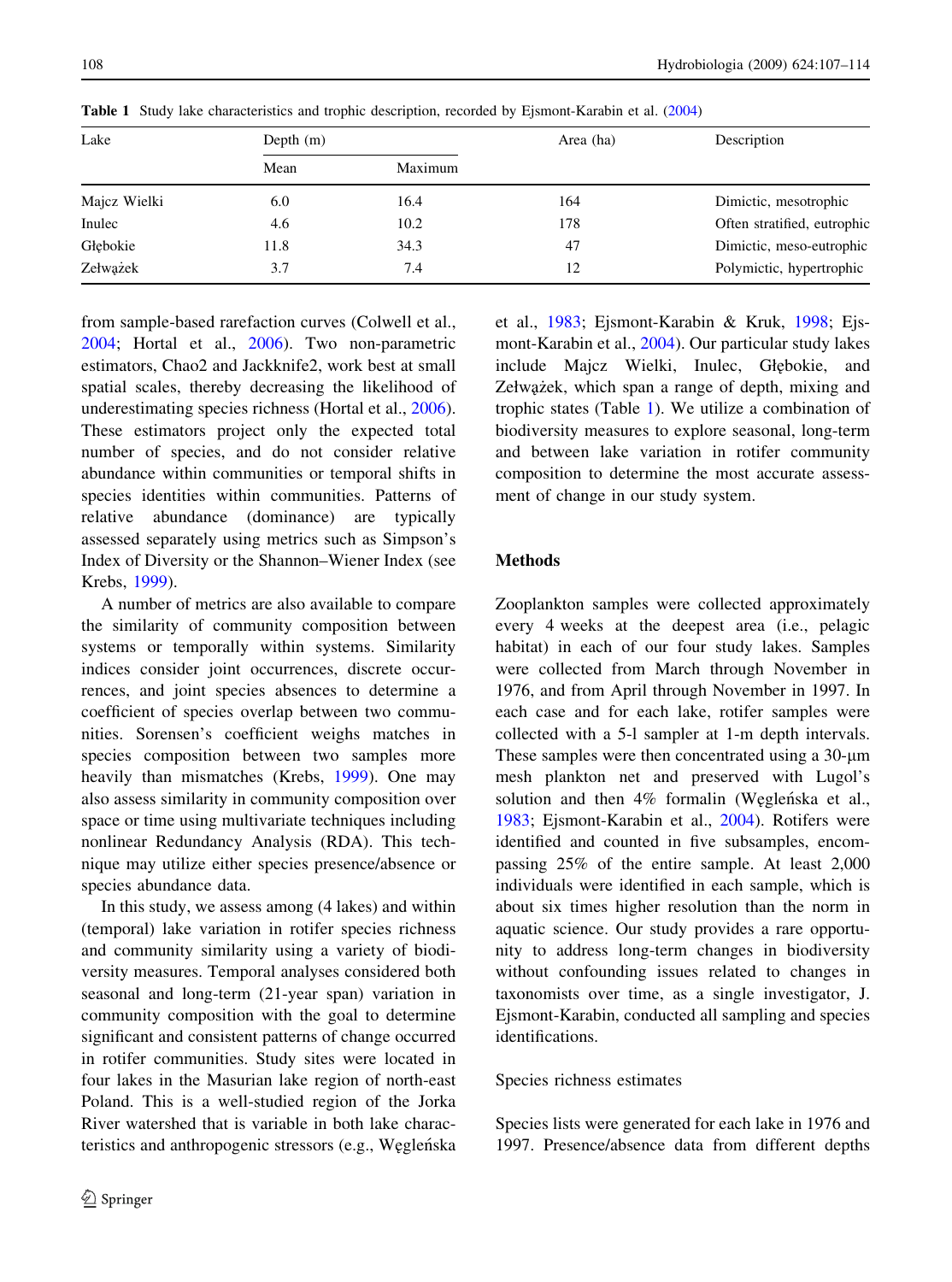were merged if multiple samples were collected at one site; in such cases, if a species was recorded at any depth, it was considered present at the site. Sample-based species accumulation curves were constructed to estimate species richness for each lake by year combination. To do this, samples from each location in a lake were randomized without replacement, sampled (from  $n = 1$  to m where m is the number of samples available), and the cumulative number of different species was recorded (Muirhead et al., [2006](#page-6-0)). This procedure was repeated for 100 bootstrap iterations to derive a mean species richness (±SE) value. Actual (versus sampled) species richness was estimated for each lake in each year by calculating Chao2 and Jackknife2 asymptotic estimates using the software EstimateS (Colwell, [2006](#page-6-0)). Both of these estimates reduce underestimation of actual species richness from sampling and are particularly accurate for incidence data (Hortal et al., [2006;](#page-6-0) Muirhead et al., [2006](#page-6-0)).

To determine whether inter-lake or inter-annual differences were significant, rarefied species richness values  $(\hat{S}_{\text{Maofrao}})$  were calculated.  $\hat{S}_{\text{Maofrao}}$  is the expected number of species based on the accumulation curve for the total observed species  $(S_{obs})$ (Colwell et al., [2004\)](#page-6-0). Richness was standardized by rarefying to a common sample size. In this study, data was rarefied to our minimum sample size,  $n = 14$ , and compared statistically using the 95% CI of the calculated  $\hat{S}_{\text{MaoTao}}$ .

#### Community evenness and similarity

Nonparametric indices (Jacknife2 and Chao2) were used to estimate actual species richness per lake, per year. We utilized Simpson's and Shannon–Wiener diversity indices to assess evenness within lakes (see calculations in Krebs, [1999\)](#page-6-0). Samples collected from different depths were merged for these analyses. Analysis of variance (ANOVA) was used to determine the effects of year and lake on each diversity index and sampled species richness. Post-hoc contrasts were assessed with LSMeans if significant interactions occurred among main effects.

Sorensen's coefficient was used to measure similarity within lakes over the 21-year span, as well as between lakes in each time period using the labdsv package of R Statistical Data Analysis software (Roberts, [2006;](#page-7-0) see calculations in Krebs, [1999](#page-6-0)). Samples from different depths at a single location were merged for this calculation.

Rotifer species abundance patterns were assessed in relation to lake, sampling period, and Julian date using nonlinear RDA (Makarenkov & Legendre, [2002\)](#page-6-0). Unlike some of the other ordination analyses, RDA constrains the community data such that the corresponding ordination distances are a linear combination of terms in a multifactorial analysis-ofvariance model. The use of traditional, linear RDA is problematic owing to colinearities between explanatory variables, and a nonlinear relationship between response and explanatory variables. Nonlinear RDA accounts for these problems by fitting of a polynomial model to the data and reduces the effects of colinearities by centering explanatory variables on their respective means before model parameters are calculated (Makarenkov & Legendre, [2002](#page-6-0)). Thus, the use of nonlinear RDA still allows testing the a priori effects of environmental explanatory variables, but accounts for common errors with linear RDA. In this analysis, lake and sampling period were considered as factors and seasonal effects as a continuous variable represented by Julian date. Sites and depths were merged to obtain an integrated density (individuals per l). Species abundance was transformed prior to the RDA using the Hellinger transformation (Legendre & Gallagher, [2001\)](#page-6-0). Tests of significance for each of the factors and RDA axes were assessed using a permutation approach (Legendre & Legendre, [1998](#page-6-0)). All transformations and analyses were carried out in the R package vegan (Oksanen et al., [2007;](#page-6-0) R v 2.7.1, R Development Core Team, [2008\)](#page-6-0). The RDA was performed with Program Polynomial RdaCca (Makarenkov & Legendre, [2001,](#page-6-0) [2002\)](#page-6-0).

## Results

A total of 72 species were identified, of which 22 were ubiquitous in all the lakes in both years. The greatest number of species was observed in Lakes Głębokie (1976 and 1997) and Lake Inulec (1976) (Table [2](#page-3-0)). Lake Głe˛bokie also had the highest total richness (57 species), and highest saturation richness in 1997 based upon Chao2 and Jacknife2 estimates (Table [2](#page-3-0)). Lake Zełważek had the lowest richness overall (45 species) and for any given year (15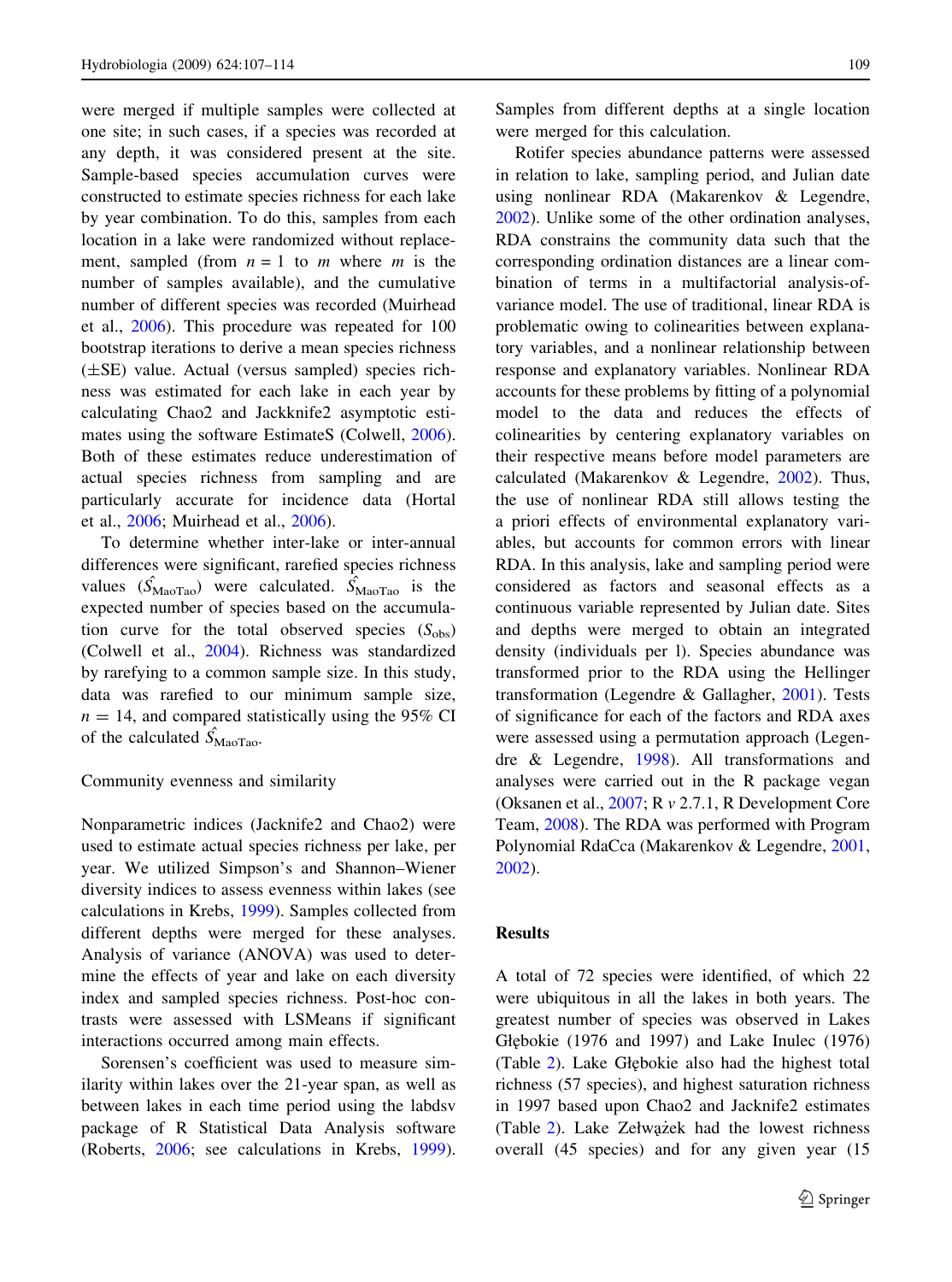| Lake            |         | year | Year Samples # Species per Total # species<br>sampled | $\hat{S}_{Mao Tao}$<br>$(95\% \text{ C}I)$ | Chao2<br>$(95\% \text{ CI})$ | Jackknife2 Simpson | Index | Shannon–Weiner<br>Index |
|-----------------|---------|------|-------------------------------------------------------|--------------------------------------------|------------------------------|--------------------|-------|-------------------------|
| Majcz<br>Wielki | 1976 26 | 45   | 53                                                    |                                            | 41 $(36-46)$ 46 $(45-51)$ 45 |                    | 0.68  | 1.96                    |
|                 | 1997 14 | 41   |                                                       |                                            |                              |                    | 0.89  | 2.59                    |
| Inulec          | 1976 30 | 47   | 53                                                    |                                            | 41 $(33-49)$ 51 $(43-86)$ 56 |                    | 0.61  | 1.67                    |
|                 | 1997 14 | 37   |                                                       |                                            |                              |                    | 0.73  | 1.97                    |
| Głebokie        | 1976 35 | 47   | 57                                                    |                                            | 41 $(34-47)$ 54 $(49-74)$ 61 |                    | 0.78  | 2.24                    |
|                 | 1997 28 | 47   |                                                       |                                            |                              |                    | 0.81  | 2.20                    |
| Zełważek        | 1976 15 | 36   | 45                                                    |                                            | 37 (30–44) 41 (38–58) 46     |                    | 0.67  | 1.95                    |
|                 | 1997 14 | 39   |                                                       |                                            |                              |                    | 0.81  | 2.45                    |

<span id="page-3-0"></span>Table 2 Observed and estimated rotifer species richness in four Polish lakes

 $\hat{S}_{M\text{aof}a}$  richness was rarefied to  $n = 14$  samples, while total number of species, and Chao2 and Jackknife2 estimates are for whole lake species richness



Fig. 1 Mean  $(\pm SE)$  species richness as a function of number of samples surveyed, based upon 100 bootstrap simulations in 1976 (A) and 1997 (B). Error bars smaller than symbols are not shown. Saturation richness estimates based upon Chao2 (open symbols) and Jackknife2 (solid symbols) are shown in the right side of both panels

species; 1976), as well as the lowest predicted saturation richness measures in 1976 (Table 2).

Species saturation curves developed from Monte-Carlo simulations exhibited a large degree of overlap, except for Lake Zełwążek in 1976 (Fig. 1A). Whereas Lake Głębokie had the highest richness overall, Lake Majcz Wielki accumulated species fastest in 1997; the former lake continued to add new species with additional samples, whereas the latter quickly reached a plateau (Fig. 1B). Estimated species richness was generally higher in 1997 than in 1976, with the exception of Lake Inulec (Table 2; Fig. 1A, B). In addition, Jackknife2 estimates were consistently higher than those for Chao2, except for Lake Majcz Wielki in 1976 (Table 2; Fig. 1A).

In contrast to total species richness and Jackknife2 and Chao2 richness estimates, we observed no significant differences ( $P > 0.05$ ) in rarefied species richness (standardized at  $n = 14$  samples) across lakes or time periods (Table 2). Most deviation in richness accumulation curves occurred at larger  $(n>10)$  samples sizes. Nevertheless, the highest and the lowest  $\hat{S}_{\text{MaoTao}}$  values were observed for Lakes Majcz Wielki and Głębokie, respectively.

Overall, all Simpson's and most Shannon–Wiener diversity estimates increased from 1976 to 1997 (Table 2). Similar to results for  $\hat{S}_{\text{Maofao}}$ , Lake Majcz Wielki had the highest Simpson's and Shannon– Wiener diversity estimates (Table 2). While Lake Inulec had the largest number of species observed in any year (47 in 1976), it had the lowest observed Simpson and Shannon–Wiener values in the same year (Table 2).

There were no significant effects of year or lake on Simpson's diversity index for each sampling date (although a marginal interaction  $F_{3,122} = 2.33$ ,  $P < 0.0782$ , was observed; Fig. [2A](#page-4-0)). By contrast, there was a significant interaction of year and lake on Shannon's diversity index  $(F_{3,122} = 4.02,$  $P < 0.0092$  $P < 0.0092$ ; Fig. 2B), and on sample species richness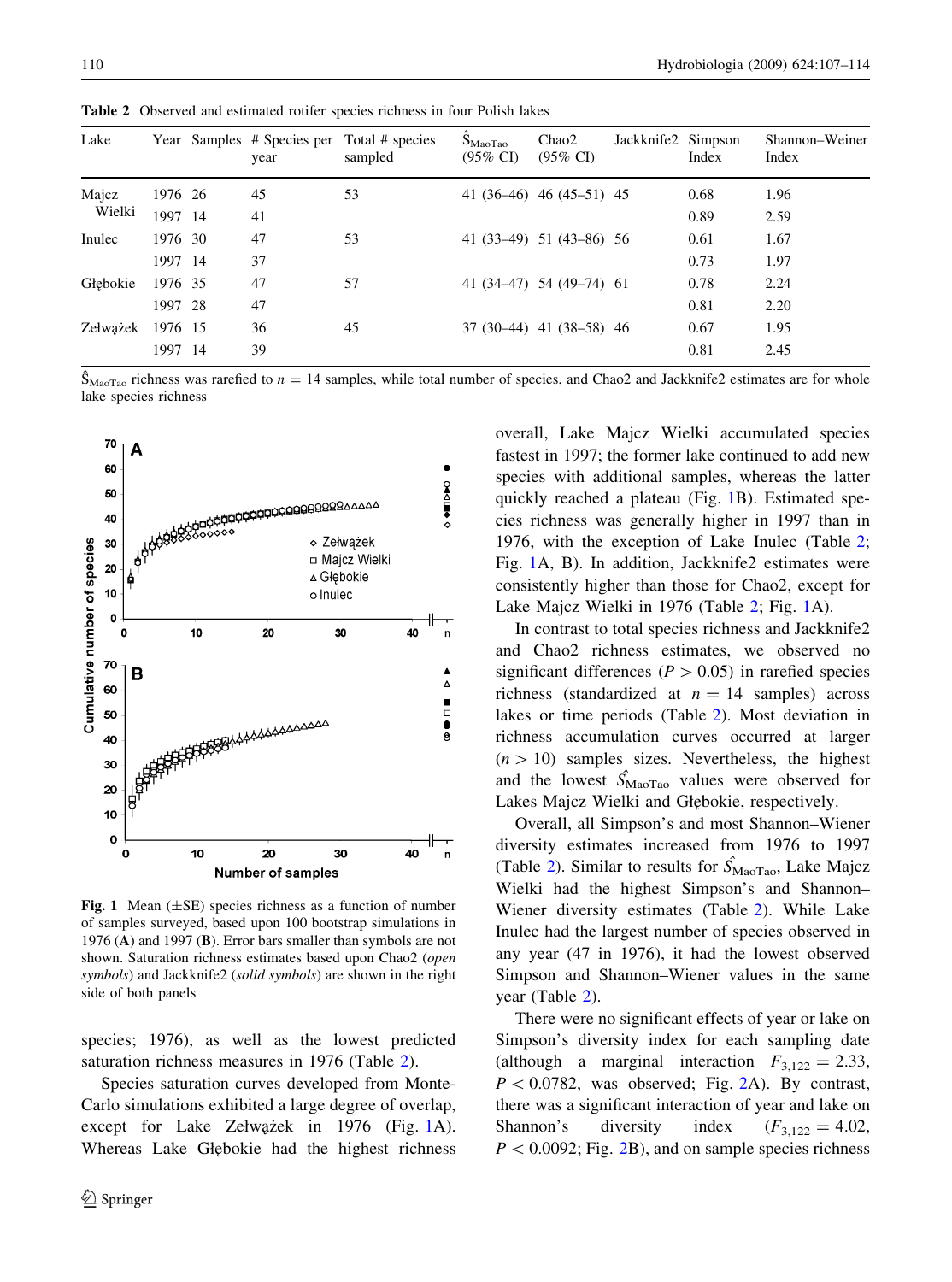<span id="page-4-0"></span>

Fig. 2 Effect of lake and year on mean  $(+SE)$  species diversity on each date for (A) Simpson's and (B) Shannon's diversity indices as well as (C) sampled species richness. Asterisks (\*) marks significant differences between 1976 (open bars) and 1997 (solid bars) within each lake

for each sampling date  $(F_{3,122} = 3.52, P < 0.0172;$ Fig. 2C).

Sorensen's coefficient of similarity was high within lakes and very similar for each of the four systems studied (i.e., 74–78%). Sorensen's values between lakes within years tended to be as high (average 81% in 1976, 76% in 1997) as values within lakes between years (average 77%). For example, between-lake comparisons in 1976 ranged from 78 to 85%, whereas those in 1997 tended to be slightly lower (72–81%).

The nonlinear RDA indicated that rotifer community composition was influenced by all three factors considered (Julian date, year, and lake) and explained greater than  $42\%$  ( $P < 0.001$ ) of variation in the data. Seventy-one percent of this variation was accounted for on the first two RDA axes (Fig. 3). Examination of RDA axes one and two illustrates that rotifer community composition exhibited strong seasonal variation, less pronounced long-term variation, and minimal inter-lake differences (Fig. 3).

## Discussion

The collection and analysis by a single investigator of samples from four lakes across seasons and over a 21 year span allows us to partition variation in rotifer species richness and community composition. Mean

Fig. 3 Nonlinear Redundancy Analysis (RDA) ordination of rotifer communities between sample lakes and years. Samples from 1976 and 1997 are illustrated with open and solid symbols, respectively. Ellipses represent the 95% CI for each lake across both sampling years

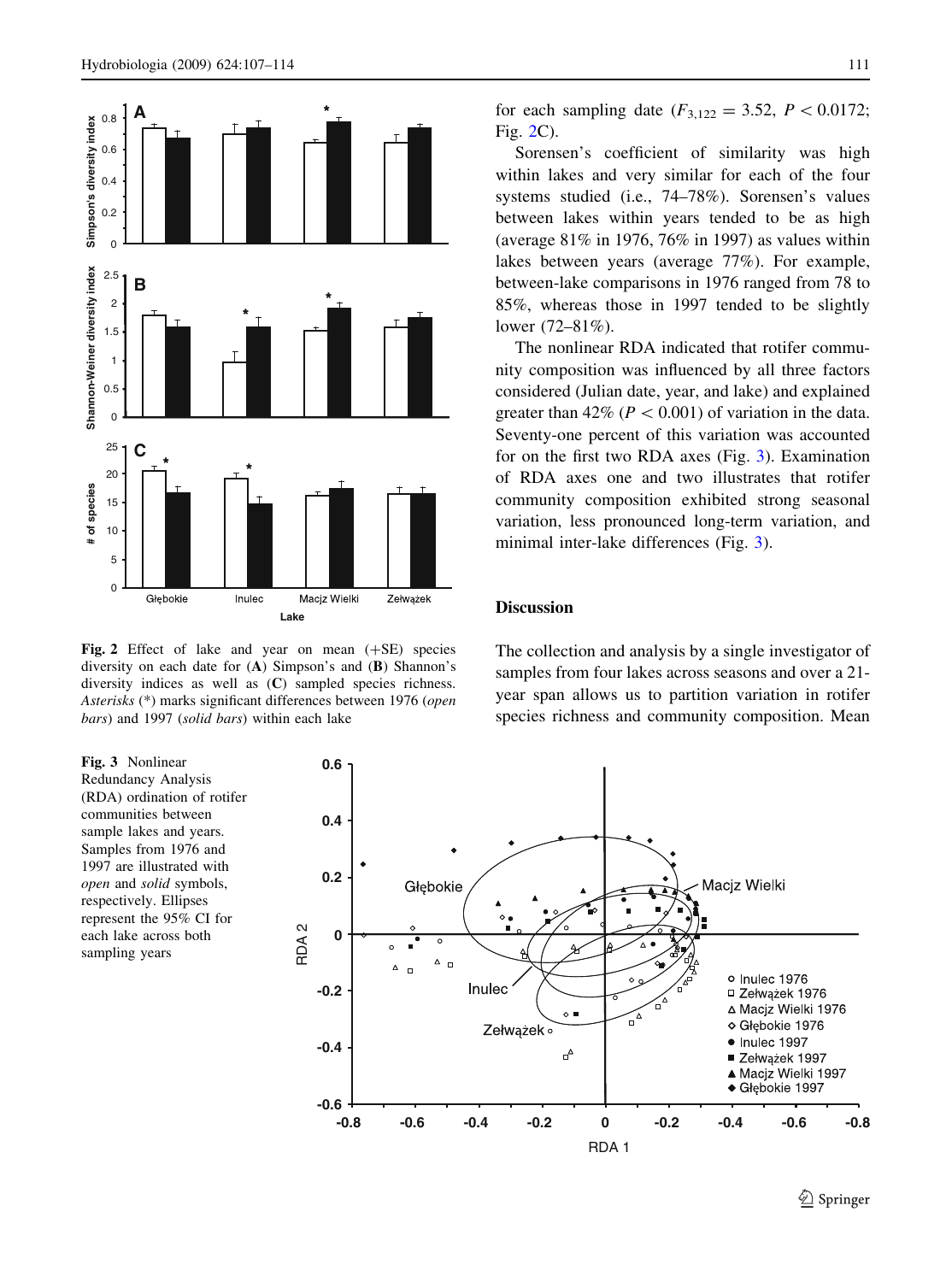observed richness varied little (9.6%) within lakes across the 21-year study period. Overall, mean observed richness per sample was slightly higher in 1976 than in 1997 (17.8 vs. 16.3 species, respectively). However, seasonal variation was more extensive, with an average of only 41% of annual species richness recovered on any one sampling date. Observed total species richness in each lake and for both years was always higher than that reported for springs, artificial ponds, tinajas, and cattle tanks sampled in Big Bend National Park, Texas (Walsh et al., [2007](#page-7-0)). Sampling for this latter study was limited to a single season, mid-summer; thus it is possible that the extensive seasonal variation observed in our study was not captured.

Mean rarefied richness  $(\hat{S}_{\text{MaoTao}})$  was very similar across our lakes (40 species  $\pm 2$  SD), though estimated total richness was slightly more variable (Table [2](#page-3-0)). Estimated  $\hat{S}_{\text{Maofao}}$  values for the pelagic habitat of two other Polish lakes, Mikolajskie and Łuknajno, are very similar to those reported here, as are Chao2 and Jackknife2 values (Muirhead et al., [2006\)](#page-6-0). However, total rotifer species richness in the lakes surveyed here is almost certainly underestimated considering that the littoral and psammon habitats surveyed by Muirhead et al. ([2006\)](#page-6-0) typically support many more species than the pelagic habitats we examined. Other studies have determined that estimates of species richness increase as more habitats are considered (e.g., Wunderle et al., [2006](#page-7-0)).

In fact, we targeted the deepest part of our sample lakes for this study. The vast majority of rotifer species sampled were pelagic in nature, but a number of species considered more littoral and benthic, in the genera Cephalodella and Lecane, were recorded (see Electronic supplementary material). The presence of these species would inflate our species richness estimates for pelagic only species, but that was not our goal and their detection in samples taken from the pelagic still warrants inclusion.

Many studies have compared the utility of Simpson's and Shannon–Weiner diversity indices (e.g., Amman et al., [1997;](#page-6-0) Muirhead et al., [2006](#page-6-0)). We found both metrics produced virtually identical overall trends for inter-year and inter-lake trends (Table [2](#page-3-0)), but significant variation between lakes and between sampling periods was only detected with Shannon–Weiner (Fig. [2](#page-4-0)). This difference may reflect the differing data types used to generate them and

different relative species abundances in the lakes at different times.

## Rotifer community analyses

The four study lakes exhibited a very high degree of community similarity (Sorensen's Coefficient:  $0.81 \pm 0.04$  SD in 1976 and  $0.76 \pm 0.04$  SD in 1997). These findings contrast results obtained by Dumont & Segers ([1996](#page-6-0)), who reported high dissimilarity for rotifer  $(\sim 74\%)$  and for cladoceran  $({\sim}90\%)$  communities in mostly temperate lakes. Observed similarity values were substantially higher than those predicted for temperate lakes in general. Dumont & Segers [\(1996](#page-6-0)) indicated that their results may have been affected by poor taxonomy, a problem that would not be an issue in our study as all species were identified by the same individual for all lakes in both years. Our calculated Sorensen's coefficients were much higher than all of the values obtained for comparable Texan systems (Walsh et al., [2007](#page-7-0)). Lower long-term variability of the lakes in this study is consistent with results for 11 other Masurian lakes (see Walsh et al., [2007\)](#page-7-0). Arnott et al. [\(1998](#page-6-0)) explored patterns of interannual variation in crustacean zooplankton communities over a 12-year period and suggested that apparent changes in community composition could, in many cases, result from insufficient sampling with attendant sampling errors. Sorensen's coefficient of similarity data between years 1976 and 1997 were very similar (range 74–0.78), and suggests that turnover of species, as reported by Arnott et al. [\(1998](#page-6-0)), was not extensive.

RDA detected pronounced seasonal variation in community composition based upon species abundance patterns, and less pronounced long-term and between-system variations (Fig. [3](#page-4-0)). Fahd et al. ([2007\)](#page-6-0) reported that increasing within-year sampling yielded higher species diversity than sampling additional systems within the same region, a result consistent with our observations. A key compositional difference between 1976 and 1997 was a shift away from dominance by species including Keratella cochlearis, Collotheca mutabilis, and Synchaeta kitina and increased dominance by K. quadrata, Trichocerca similis, Conochilus unicornis, Pompholyx sulcata, and Polyarthra spp. This shift was not apparent with any of the other biodiversity indicators utilized in this study, although the Shannon–Weiner Index did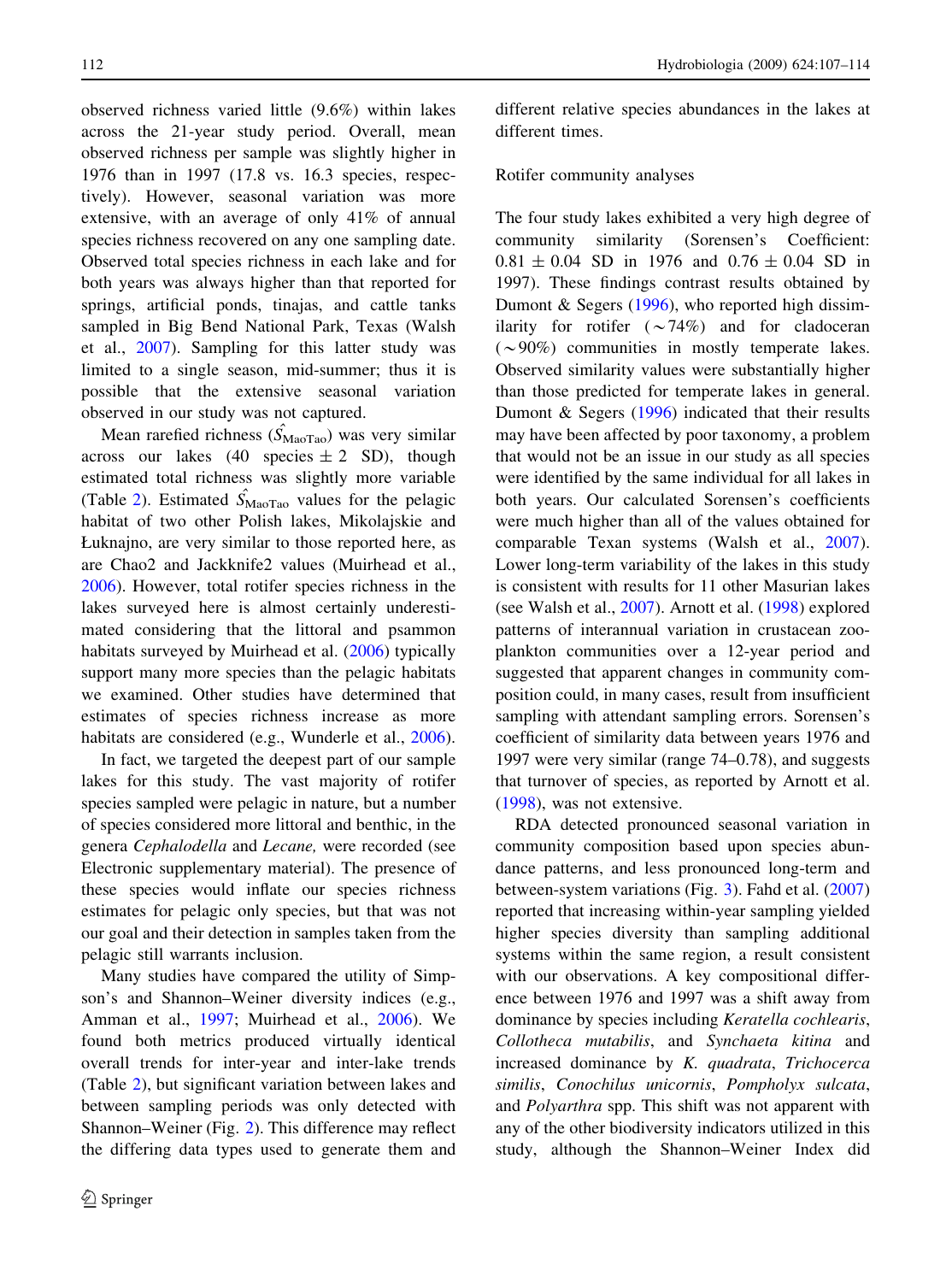<span id="page-6-0"></span>record a significant increase in richness between 1976 and 1997 for three of the four lakes. It is not clear what factor(s) was responsible for this shift, although it may reflect long-term reductions in water inflow to the lakes owing to climate warming (J. Ejsmont-Karabin, pers. comm.).

In conclusion, we utilized a series of biodiversity measures to analyze temporal and spatial variation in pelagic rotifer communities. While most measures provided consistent results, some differences were apparent. Rotifer community richness and species composition were highly stable and consistent between systems and across a long temporal span. The greatest source of variation in community composition occurred seasonally, with much smaller but still apparent long-term and between-lakes changes.

Acknowledgements We gratefully acknowledge financial support from an Ontario Graduate Scholarship (JRM), NSERC Discovery grant and Fisheries and Oceans Canada Research Chair (HJM). Two external reviewers and Dr. Stanley Dodson provided very helpful comments, and are appreciated.

#### References

- Amman, L. P., W. T. Waller, J. H. Kennedy, K. L. Dickinson & F. L. Mayers, 1997. Power, sample size and taxonomic sufficiency for measures of impact in aquatic systems. Environmental Toxicology and Chemistry 16: 2421–2431.
- Arnott, S. E., J. J. Magnuson & N. D. Yan, 1998. Crustacean zooplankton species richness: Single-and multiple-year estimates. Canadian Journal of Fisheries and Aquatic Sciences 55: 1573–1582.
- Colwell, R.K., 2006. EstimateS: Statistical estimation of species richness and shared species from samples. Version 8.00. [http://viceroy.eeb.uconn.edu/estimates.](http://viceroy.eeb.uconn.edu/estimates)
- Colwell, R. K. & J. A. Coddington, 1994. Estimating terrestrial biodiversity through extrapolation. Philosophical Transactions of the Royal Society B 345: 101–118.
- Colwell, R. K., C. X. Mao & J. Chang, 2004. Interpolating, extrapolating, and comparing incidence-based species accumulation curves. Ecology 85: 2717–2727.
- Dumont, H. J. & H. Segers, 1996. Estimating lacustrine zooplankton species richness and complementarity. Hydrobiologia 341: 125–132.
- Ejsmont-Karabin, J. & M. Kruk, 1998. Effects of contrasting land use on free-swimming rotifer communities of streams in Masurian Lake District, Poland. Hydrobiologia 388: 241–249.
- Ejsmont-Karabin, J., Z. Gorelysheva, K. Kalinowska & T. Węgleńska, 2004. Role of zooplankton (Ciliata, Rotifera, and Crustacean) in phosphorus removal from cycling:

Lakes of the river Jorka watershed (Masuria Lakeland, Poland). Polish Journal of Ecology 52: 275–284.

- Fahd, K., M. Florencio, C. Keller & L. Serrano, 2007. The effect of sampling scale on zooplankton community assessment and its implications for the conservation of temporary ponds in south-west Spain. Aquatic Conservation: Marine and Freshwater Ecosystems 17: 175–193.
- Hortal, J., P. Garcia-Pereira & E. Garcia-Barros, 2004. Butterfly species richness in mainland Portugal: Predictive models of geographic distribution patterns. Ecography 27: 68–82.
- Hortal, J., P. A. V. Borges & C. Gaspar, 2006. Evaluating the performance of species richness estimators: Sensitivity to sample grain size. Journal of Animal Ecology 75: 274– 287.
- Jiménez-Valverde, A. & J. M. Lobo, 2005. Determining a combined sampling procedure for a reliable estimation of Araneidae and Thomisidae assemblages (Arachnida, Aranaeae). Journal of Arachnology 33: 33–42.
- Krebs, C.J., 1999. Ecological Methodology, 2nd ed. Benjamin Cummings, Menlo Park, California. 620 pp.
- Kuczyńska-Kippen, N., 2007. Habitat choice in rotifera communities of three shallow lakes: Impact of macrophyte substratum and season. Hydrobiologia 593: 27–37.
- Legendre, P. & E. D. Gallagher, 2001. Ecologically meaningful transformations for ordination of species data. Oecologia 129: 271–280.
- Legendre, P. & L. Legendre, 1998. Numerical Ecology, 2nd English ed. Elsevier, Amsterdam.
- Mac Nally, R. & E. Fleishman, 2004. A successful predictive model of species richness based on indicator species. Conservation Biology 18: 646–654.
- Majer, J. D., K. E. C. Brennan & M. L. Moir, 2007. Invertebrates and the restoration of a forest ecosystem: 30 years of research following bauxite mining in Western Australia. Restoration Ecology 15: S104–S115.
- Makarenkov, V. & P. Legendre, 2001. Program Polynomial RdaCca-User's notes. Département de sciences biologiques, Université de Montréal, 9 pp.
- Makarenkov, V. & P. Legendre, 2002. Nonlinear redundancy analysis and canonical correspondence analysis based on polynomial regression. Ecology 83: 1146–1161.
- Mgobozi, M. P., M. J. Somers & A. S. Dippenaar-Schoeman, 2008. Spider responses to alien plant invasion: The effect of short- and long-term Chromolaena odorata invasion and management. Journal of Applied Ecology 45: 1189– 1197.
- Moreno, C. & G. Halffter, 2000. Assessing the completeness of bat biodiversity inventories using species accumulation curves. Journal of Applied Ecology 37: 149–158.
- Muirhead, J. R., J. Ejsmont-Karabin & H. J. MacIsaac, 2006. Quantifying rotifer species richness in temperate lakes. Freshwater Biology 51: 1696–1709.
- Oksanen, J., R. Kind, P. Legendre & R.B. O'Hara, 2007. Vegan: Community Ecology Package. Version 1.8-5. <http://cran.r-project.org/>.
- R Development Core Team, 2008. R: A language and environment for statistical computing. R Foundation for Statistical Computing, Vienna, Austria. ISBN 3-900051- 07-0. [http://www.R-project.org.](http://www.R-project.org)